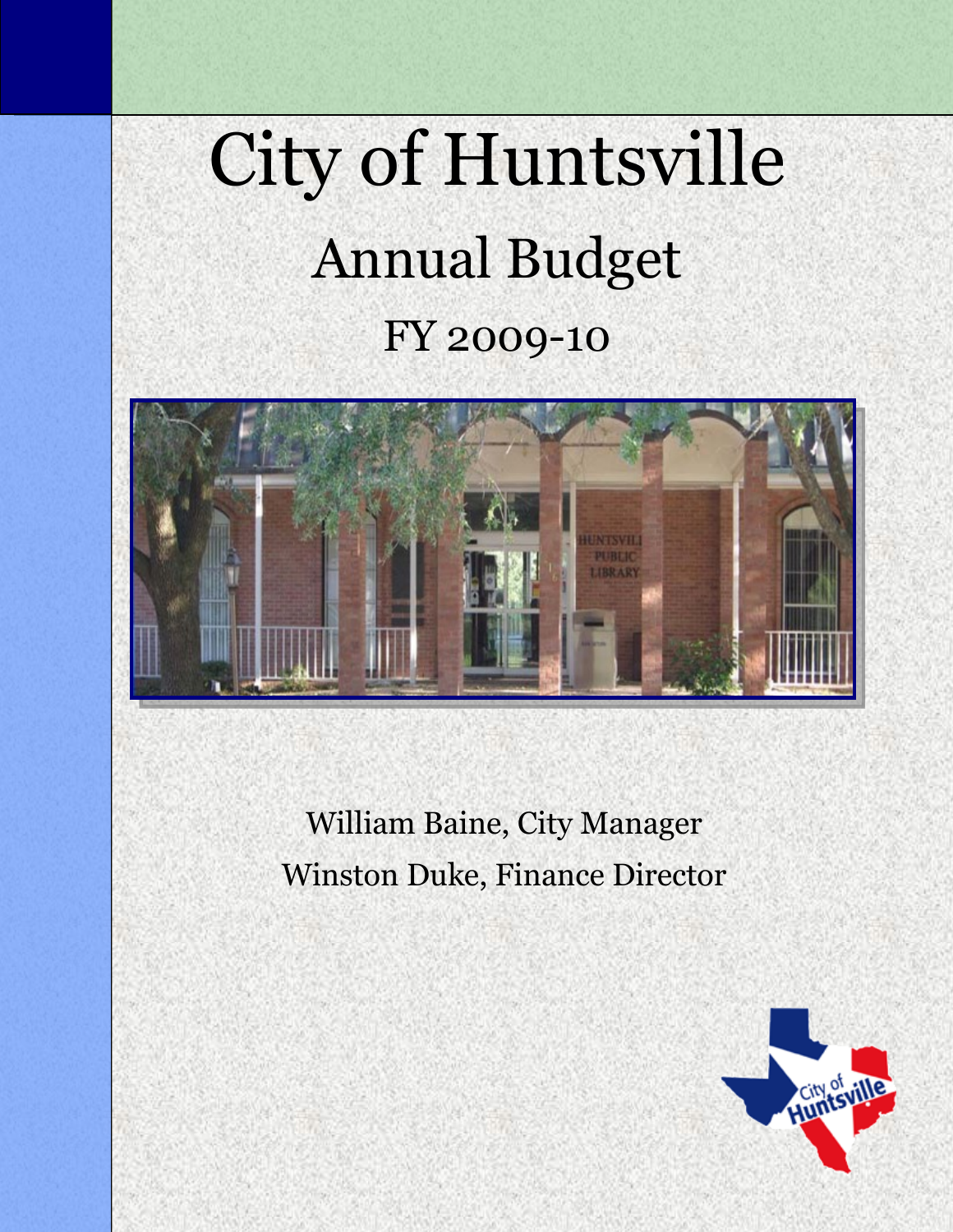*City of Huntsville* 

# *Annual Budget*

**2009-2010**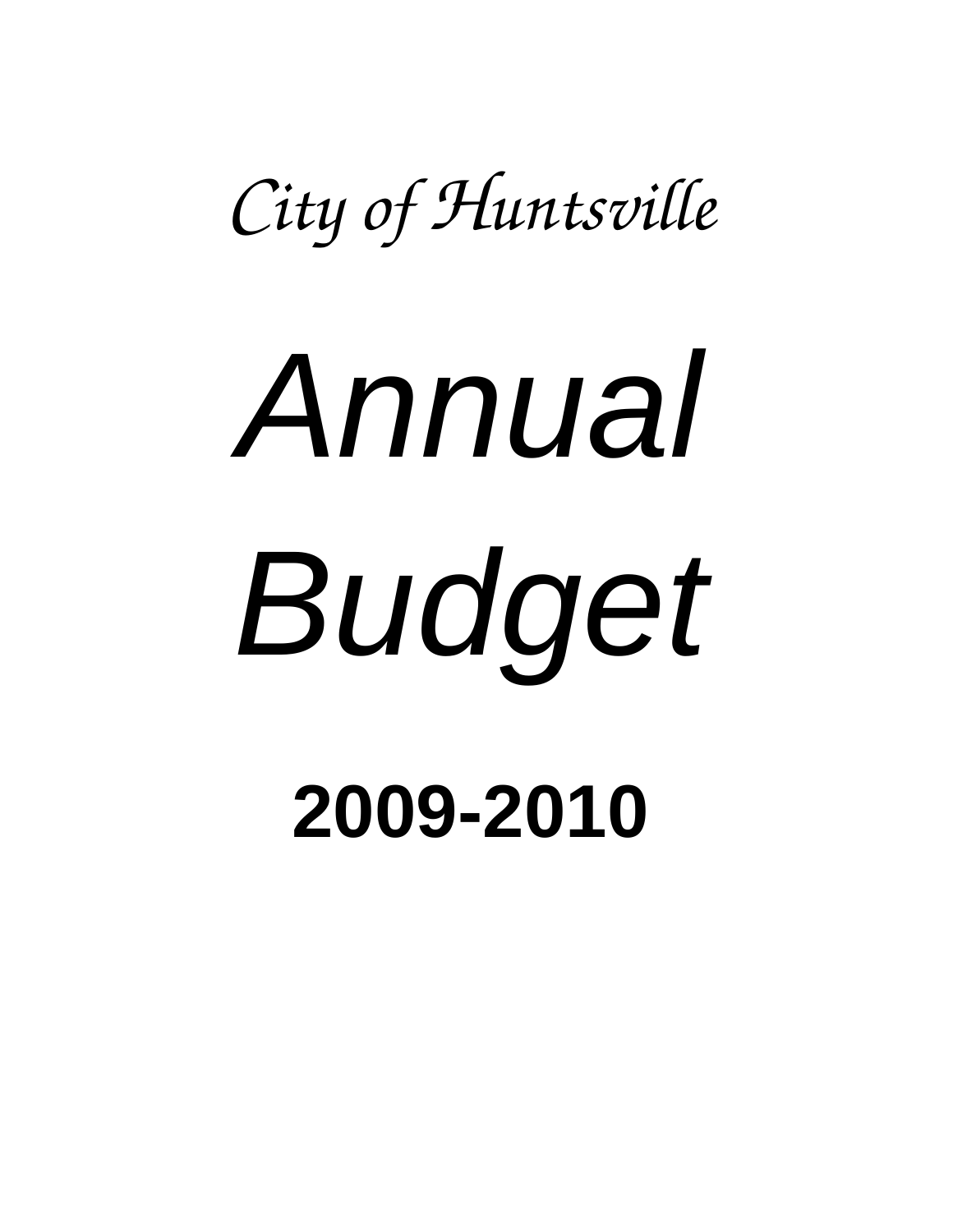# *Huntsville, Texas*  City Council



**J Turner** Mayor



**Dr. Tom Cole** Ward 1



**Mac Woodward** Ward 2



**Jack Wagamon** Ward 3



**Wayne Barrett** Ward 4



**Dalene Zender** Position 1



**Melissa Templeton-Mahaffey** Position 2



**Charles Forbus** Position 3



**Lanny Ray** Position 4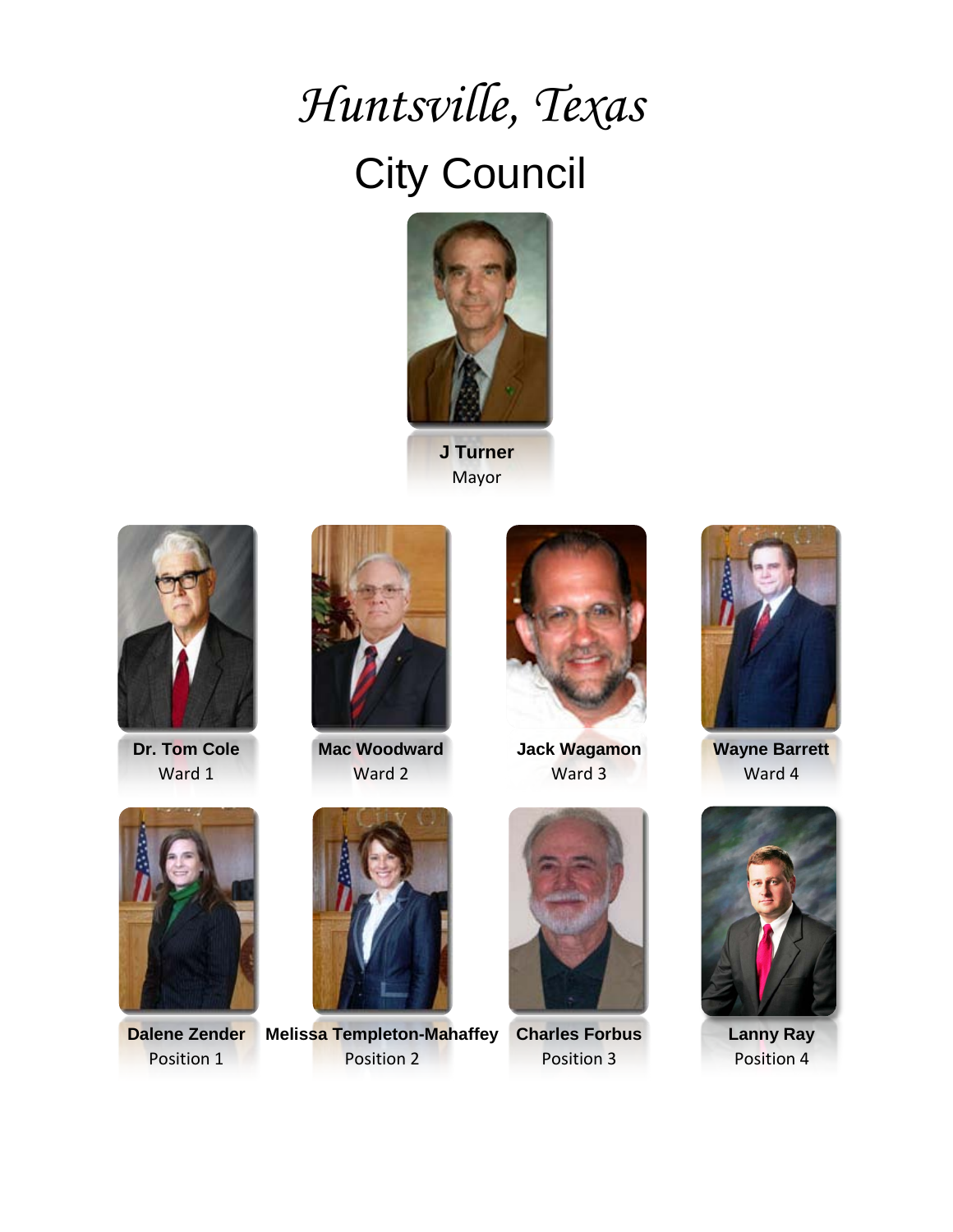# *Leadership Team*

| William Baine            | <b>City Manager</b>                        |
|--------------------------|--------------------------------------------|
| <b>Leonard Schneider</b> | <b>City Attorney</b>                       |
| Lee Woodward             | <b>City Secretary</b>                      |
| John Gaines              | City Judge                                 |
| <b>Winston Duke</b>      | <b>Finance Director</b>                    |
| <b>Allwin Barrow</b>     | <b>Public Safety Director</b>              |
| <b>Carol Reed</b>        | <b>Public Utilities Director</b>           |
| Vacant                   | <b>Public Works Director</b>               |
| <b>Matt Lumpkins</b>     | <b>Community Services Director</b>         |
| Kimm Thomas              | <b>Arts and Cultural Services Director</b> |

# *Budget Document Preparation*

Carla Vasquez

Carla Vasquez Budget Manager

# *City of Huntsville, Texas*

**1212 Avenue M** 

**Huntsville, Texas 77340 77340 (936) 291-5400 www.huntsvilletx.gov**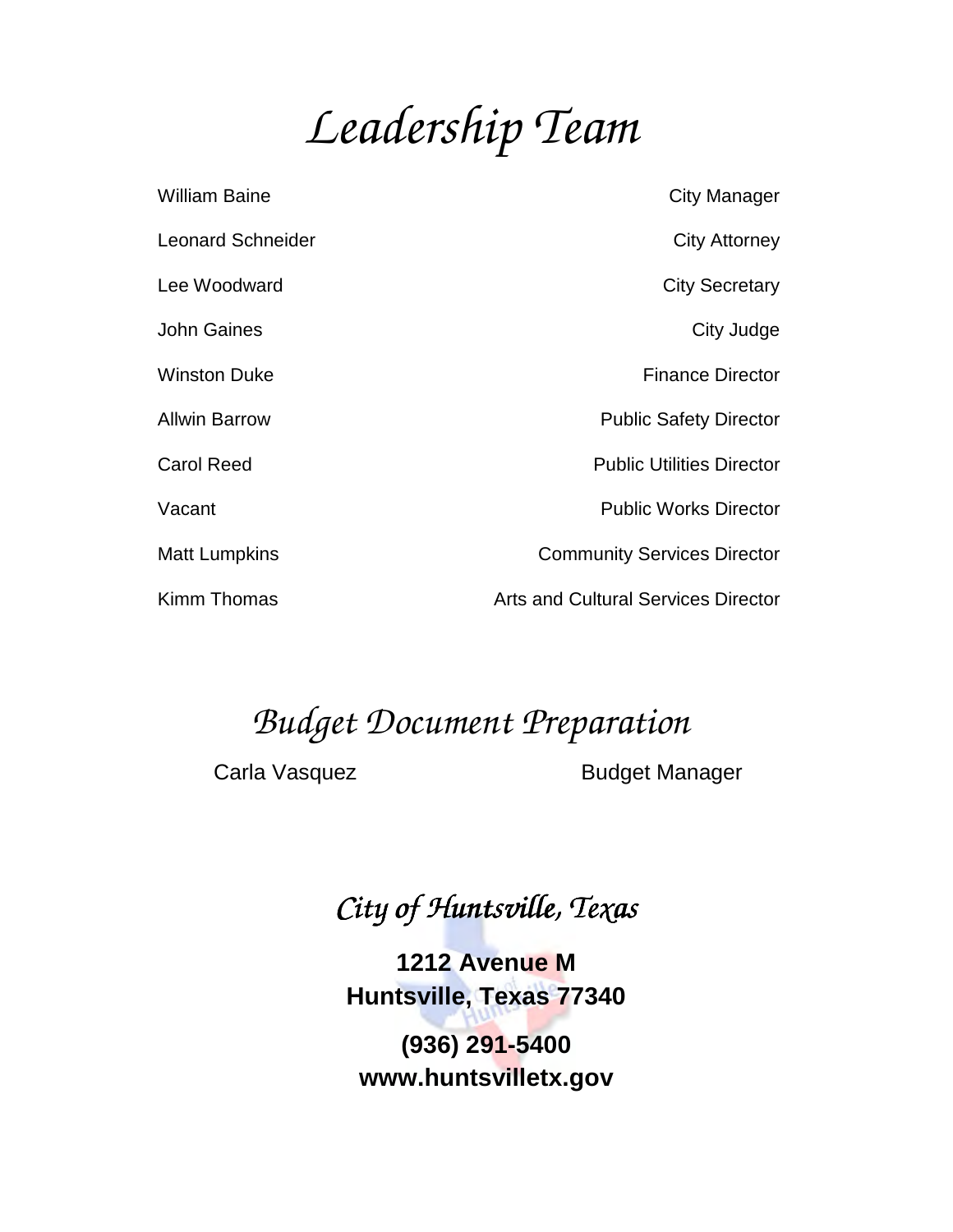Organizational Chart

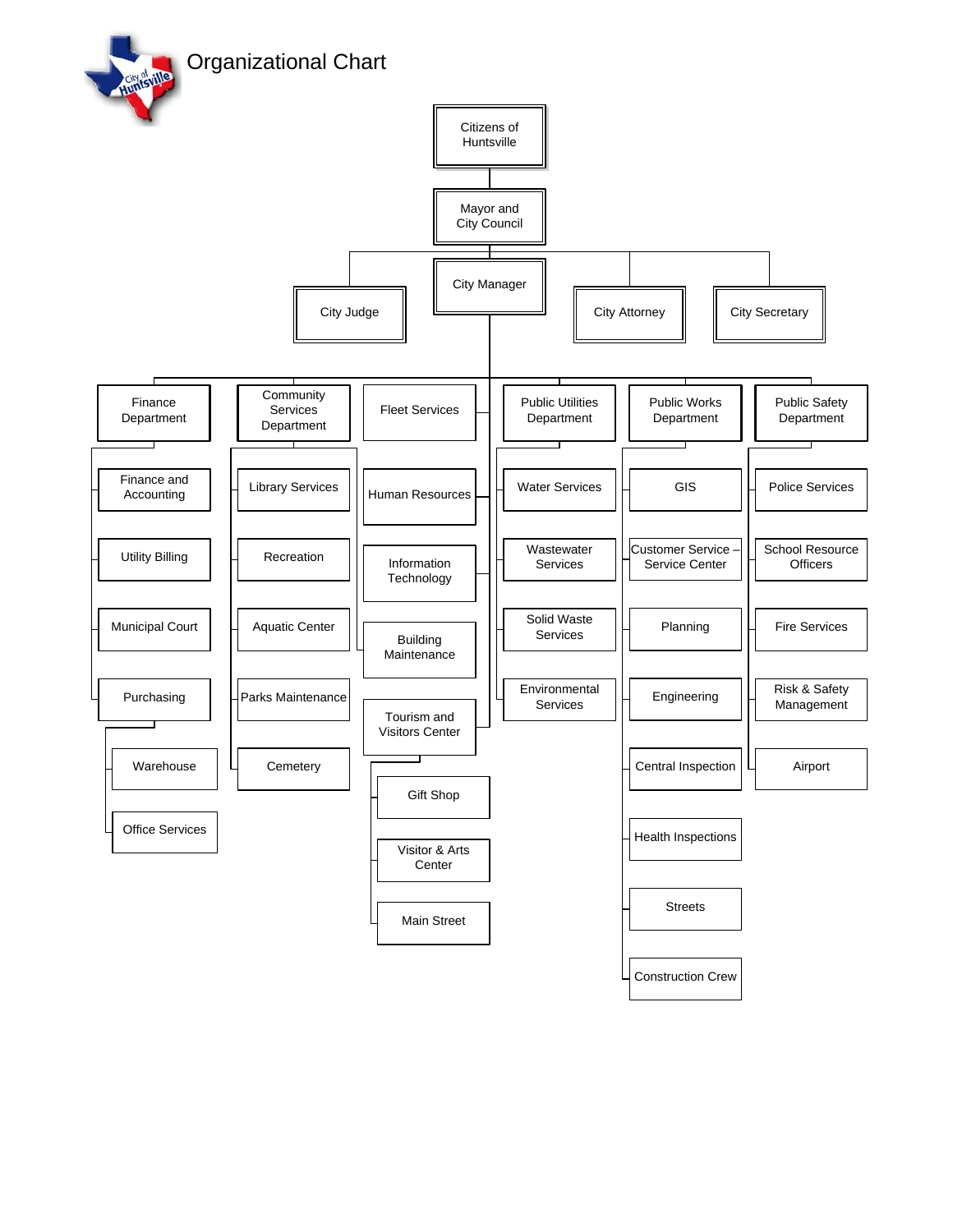

### **AWARD FOR DISTINGUISHED BUDGET PRESENTATION**

"The Government Finance Officers Association of the United States and Canada (GFOA) presented a Distinguished Budget Presentation Award to the City of Huntsville, Texas, for its annual budget for the fiscal year beginning October 1, 2008."

"In order to receive this award, a governmental unit must publish a budget document that meets program criteria as a policy document, as an operations guide, as a financial plan and as a communications device."

This award is valid for a period of one year only. We believe our current budget continues to conform to program requirements, and we are submitting it to GFOA to determine its eligibility for another award.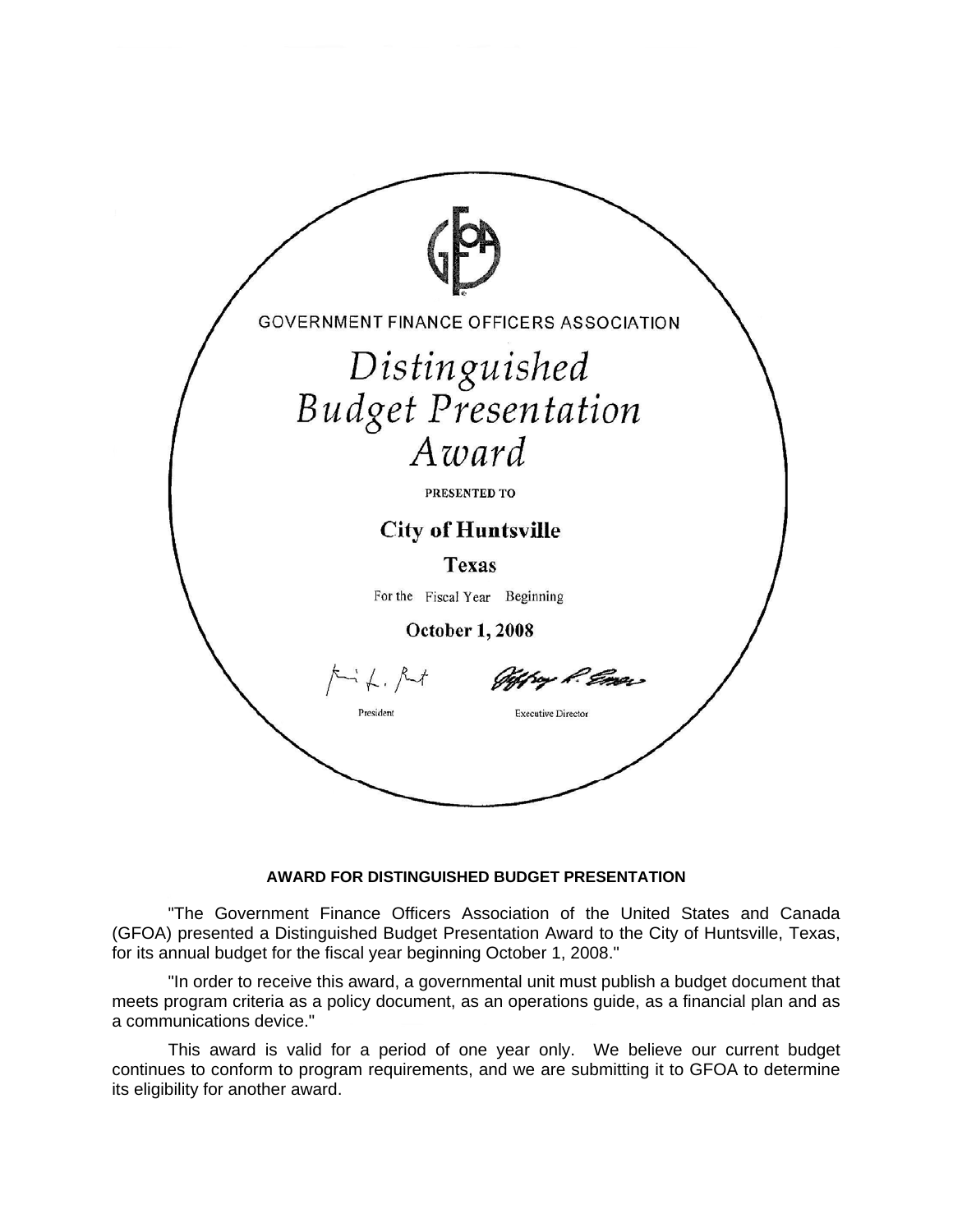# *Reader's Guide*

The primary purpose of this document is to plan both the operating and capital improvement expenditures in accordance with the policies of the City of Huntsville. By adoption of this budget, the City Council establishes the level of services to be provided, the amount of taxes and utility rates to be charged, and the various programs and activities to be provided.

The **Budget Overview** section includes the City Manager's budget message with operating expenses of major funds, tax rate information, and updates on various programs within the City; our goals and effectiveness; City Council goal statements; and mission, vision, and values statements. This section also includes the basis of budgeting, budget structure, the budget calendar, and the budget control and amendment process. The operating budget summary provides readers with a broad overview of information regarding revenues and expenses by classification, including governmental and business related activities. Governmental activities include most of the City's basic services (general government, public safety, community services, and public works). Business-type activities include the City's water and sewer systems.

Also included in the Budget Overview section is an overview of revenues and expenditures by fund. Additional schedules presented in this section are revenues for property taxes, sales taxes, water and wastewater service charges, as well as other fees and charges. Charts, graphs, and tables are also presented to show prior year revenue comparisons as well as comparisons to other cities of the City's tax rate and valuations.

The **Fund Overview** provides a description of the various funds used by the City and projected ending fund balances of the City's governmental funds, as well as enterprise funds. Governmental funds include the General Fund and General Debt Service Fund. Enterprise funds include the Water and Wastewater Funds. Additionally, there are 10 special revenue funds, including the Street Fund, Court Security and Court Technology Funds, Airport Fund, Library Fund, Police Forfeiture Fund, School Resource Officer Fund, Public Safety Grants Fund, Visitor and Arts Center Fund, and Hotel/Motel Tax Fund. Internal Service Funds are the Medical Insurance Fund and Equipment Replacement and Computer Replacement Funds. The City also has two permanent funds, the Cemetery Endowment Fund and the Library Endowment Fund. This section also includes a summary of revenues by fund, a summary of expenses by fund, and charts with revenue and expense information for each fund.

The next section, **Department Overview**, includes a summary of expenses by department and a summary of expenses by category. Each department's purpose, description of services, goals and accomplishments, resources, workloads, and measures are also includes, along with a summary of their current budgeted expenses and expenses for the three prior years. An organizational chart for each department depicting the department structure is also included.

The **Debt** section contains a description of debt, a summary of total municipal debt by use, debt service requirements, and the computation of the legal debt margin. A summary of general obligation, Water Fund, Wastewater Fund, and Equipment Fund debt is also included, as well as the summary schedules and payment schedules for each of these funds.

Capital projects are summarized in the **Capital** section, showing the original budget, remaining budget, any new additions, deletions, and the total budget. Each capital project is outlined with the title of the project, description and status, project impact, and five year budget plan. The City's five-year capital improvement plan is also included.

Information regarding the City of Huntsville, property tax rates, a ten-year operating budget history, and employee history, pay scale, and schedule of fees and charges can be found in the **Supplemental Section**. Fiscal and budgetary polices, budget and tax ordinances, and the glossary of budget terminology and acronyms can also be found in this section.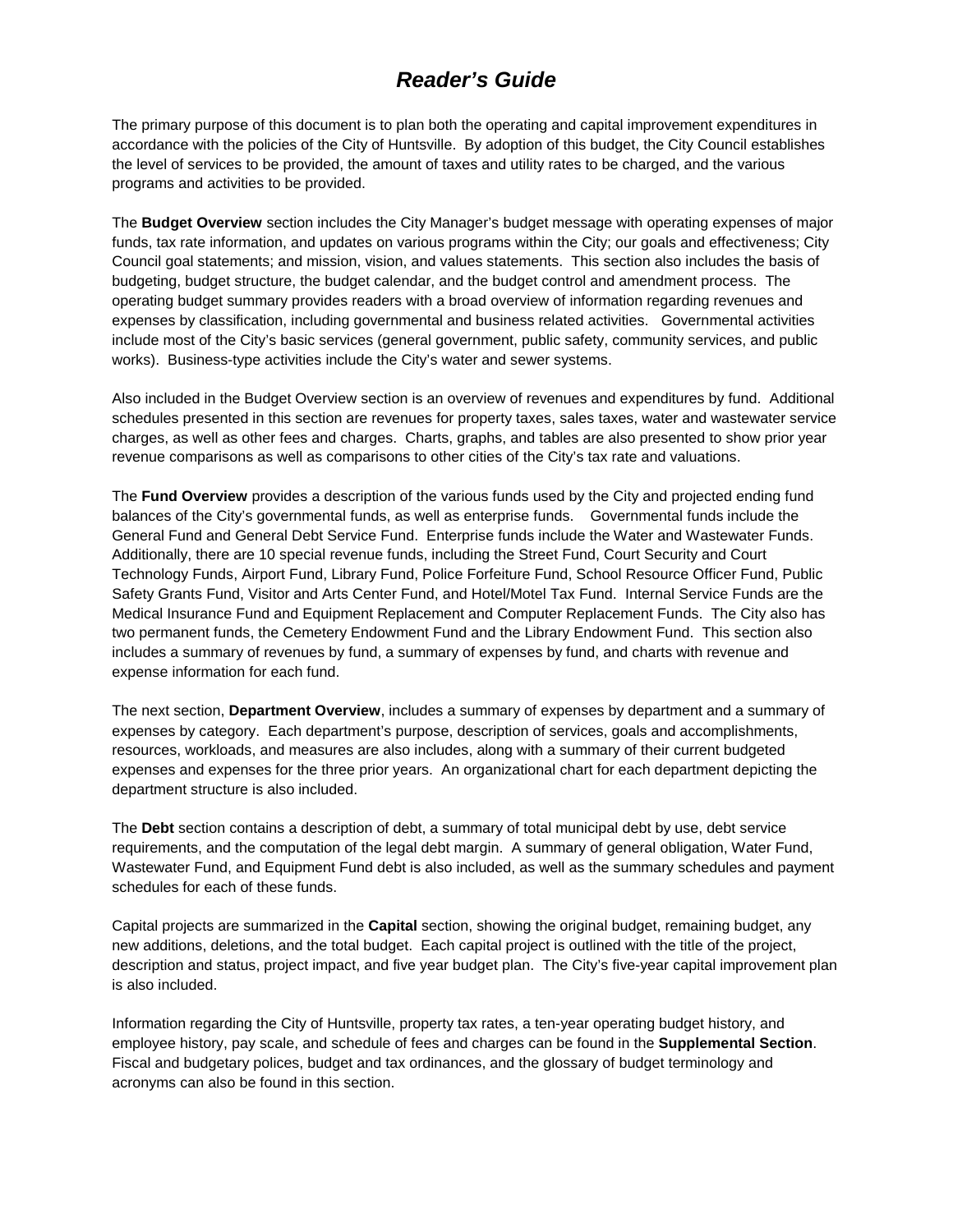## **Table of Contents**

| <b>Budget Summary</b> |  |
|-----------------------|--|
|                       |  |
|                       |  |
|                       |  |
|                       |  |
|                       |  |
|                       |  |
|                       |  |
|                       |  |
|                       |  |
|                       |  |
|                       |  |
|                       |  |
|                       |  |
|                       |  |
| <b>Revenues</b>       |  |
|                       |  |
|                       |  |
|                       |  |
|                       |  |
|                       |  |
|                       |  |
|                       |  |
|                       |  |
|                       |  |
|                       |  |
|                       |  |
|                       |  |
|                       |  |
|                       |  |
|                       |  |
|                       |  |
|                       |  |
|                       |  |
|                       |  |
| <b>Fund Overview</b>  |  |
|                       |  |
|                       |  |
|                       |  |
|                       |  |
|                       |  |
|                       |  |
|                       |  |
|                       |  |
|                       |  |
|                       |  |
|                       |  |
|                       |  |
|                       |  |
|                       |  |
|                       |  |
|                       |  |
|                       |  |
|                       |  |
|                       |  |
|                       |  |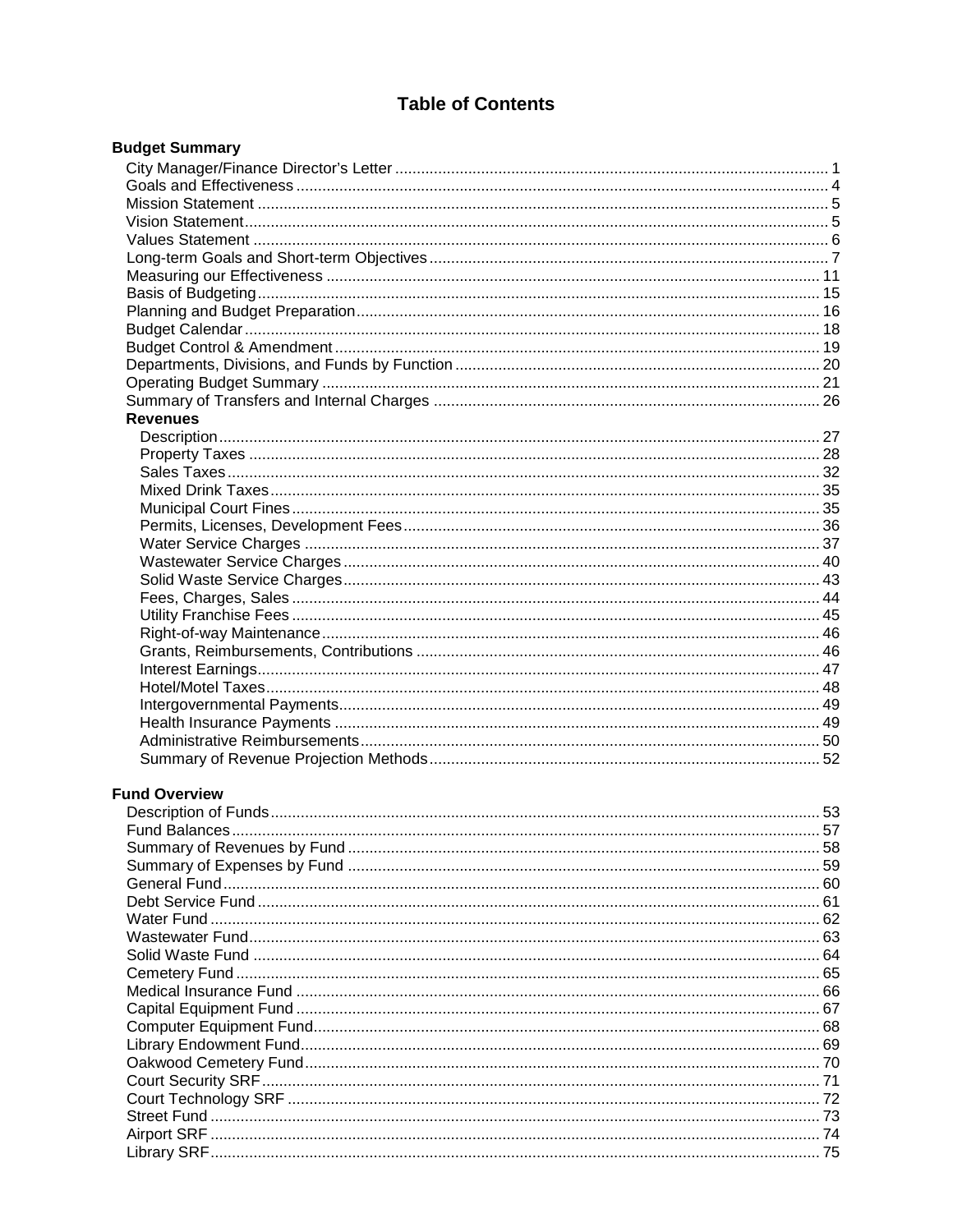## **Department Overview**

### **Debt**

## **Capital**

| <b>General Capital Projects</b> |  |
|---------------------------------|--|
|                                 |  |
|                                 |  |
|                                 |  |
|                                 |  |
|                                 |  |
|                                 |  |
|                                 |  |
|                                 |  |
|                                 |  |
|                                 |  |
|                                 |  |
|                                 |  |
|                                 |  |
|                                 |  |
|                                 |  |
|                                 |  |
|                                 |  |